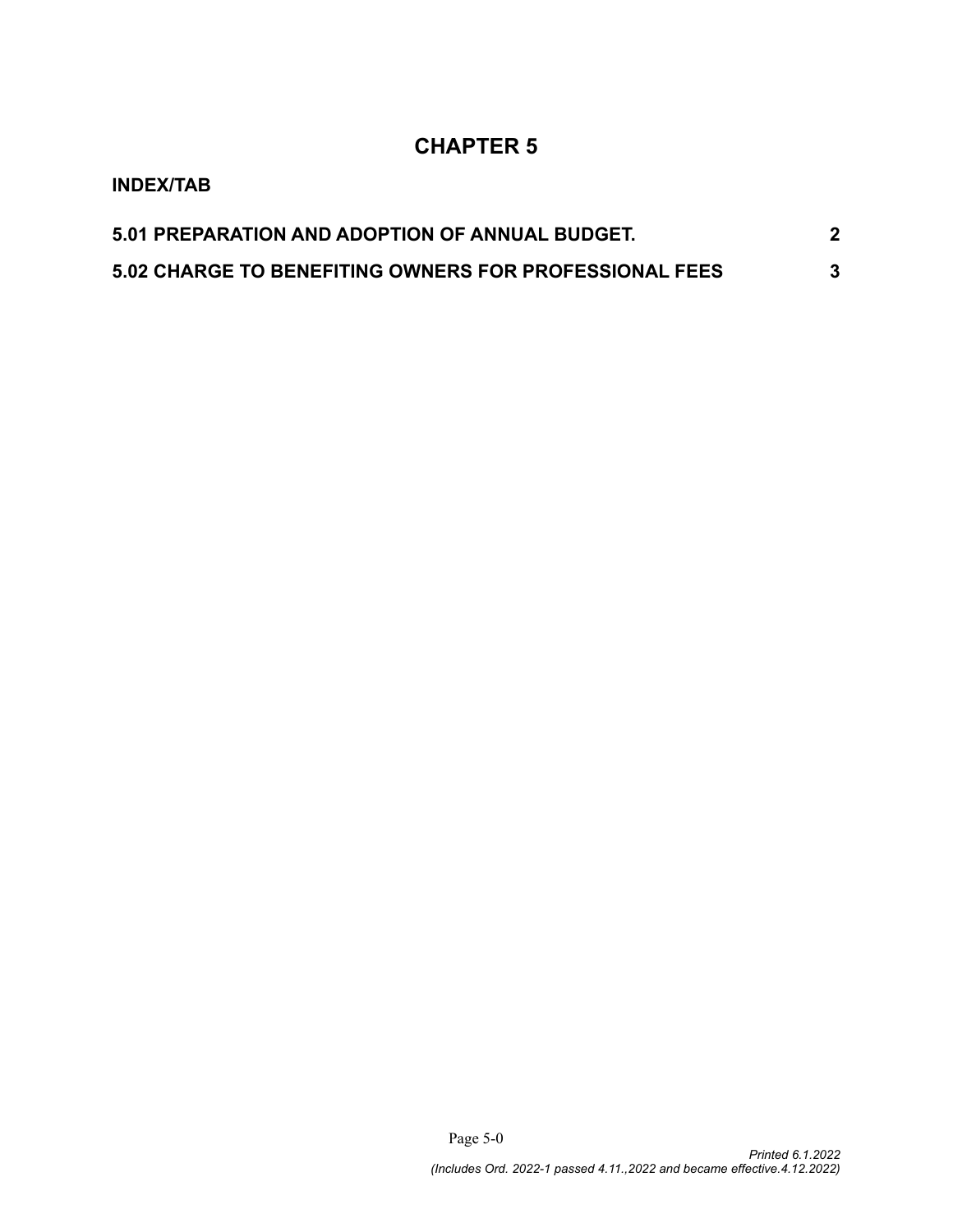### **CHAPTER 5**

# *FINANCE*

- 5.01 Preparation and Adoption of Annual Budget
- 5.02 Charge to Benefiting Owners for Professional Fees

#### <span id="page-1-0"></span>**5.01 PREPARATION AND ADOPTION OF ANNUAL BUDGET.**

- (1) Budget. The Village shall annually adopt, appropriate, and, as necessary, modify a budget as required by Section 65.90 of the Wisconsin Statutes. (Amended by Ord. 2012-07 on 10-08-12). As such, the Village Treasurer and President shall annually prepare and submit to the Village Board a budget presenting a financial plan for conducting the affairs of the Village for the ensuing calendar year. The budget shall include the following: the expense of conducting each department and activity of the Village for the ensuing fiscal year and corresponding items for the current year and last preceding fiscal year, with reasons for increases and decreases recommended as compared with appropriations for the current year; an itemized statement of all anticipated income of the Village from sources other than general property taxes and bond issues, with a comparative statement of the amounts received by the Village from each of the same or similar sources for the last preceding and current fiscal years; an estimate of the amount of money to be raised from general property taxes which, with income from other sources, will be necessary for the proposed expenditures; such other information as may be required by the Village Board.
- (2) Appropriation Ordinance; Hearing. The Village Treasurer shall submit to the Village Board, at the time the annual budget is submitted, the draft of an appropriation ordinance providing for the expenditures proposed for the ensuing fiscal year. Upon the submission of the proposed appropriation ordinance to the Village Board, it shall be deemed to have been regularly introduced. The Village Board shall hold a public hearing on the budget and the proposed appropriation ordinance as required by law. Following the public hearing, the proposed appropriation ordinance may be changed or amended and shall take the same course in the Board of Trustees as other ordinances.
- (3) Changes in Final Budget. Upon written recommendation of the Village Treasurer, the Village Board may at any time transfer any portion of an unencumbered balance of the appropriation to any other purpose or object.
- (4) Expenditures Limited by Annual Appropriation. The fiscal year shall be from January 1 to December 31. At the close of each fiscal year, any unencumbered balance of an appropriation shall revert to the general fund and shall be subject to re-appropriation; but appropriations may be made by the Village Board, to be paid out of the income of the current year, in furtherance of improvements or other objects or works which will not be completed within such year, and any such appropriation shall continue in force until the purpose for which it was made shall have been accomplished or abandoned.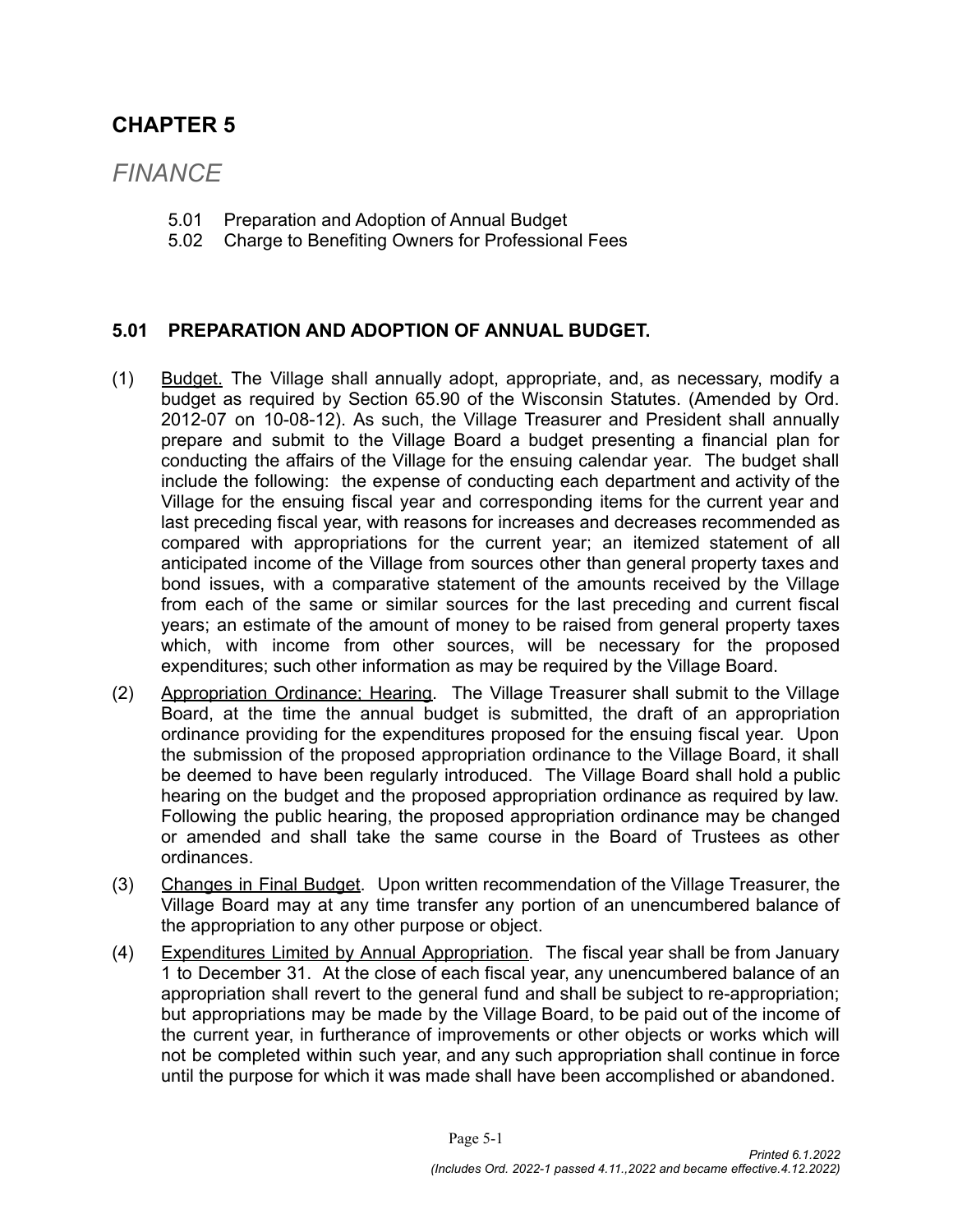#### <span id="page-2-0"></span>**5.02 CHARGE TO BENEFITING OWNERS FOR PROFESSIONAL FEES**

Created by Ordinance 2022-1 on April 11th, 2022

- (A) Professional Fees Charged Back. The Village Treasurer shall charge property owners fees for services, pursuant to Wisconsin Statutes Section 66.0627, in the following circumstances.
	- 1. Whenever a property owner contacts the Village Attorney, Village Engineer and/or other of the Village's professional staff, whether such professional staff is employed by the Village or independently contracted, if said contact and subsequent service results in a charge to the Village of North Bay for that professional's time and services and said service is not a service supplied to the Village of North Bay as a whole the Village Treasurer shall charge all such professional fees incurred by the Village to such property owners(s), only to the extent that the total charge to the Village of North Bay exceeds \$150.00; or
	- 2. Whenever the Village Board, Village Manager, Village Clerk, or other Village official contacts the Village Attorney, Village Engineer, or any of the Village's professional staff, whether such professional staff is employed by the Village or independently contracted, regarding an application received from a property owner, if said contact and subsequent service results in a charge to the Village of North Bay for that professional's time and services and said service is not a service supplied to the Village of North Bay as a whole, the Village Treasurer shall charge all such professional fees incurred by the Village to such property owners(s), only to the extent that the total charge to the Village of North Bay exceeds \$150.00; or
	- 3. Whenever the Village incurs professional fees in considering certified survey maps, subdivision plats, re-zoning petitions, conditional use permit petitions, site development applications, and other petitions related to the development of land in the Village, the Village Treasurer shall charge all such professional fees incurred by the Village to such property owners(s), only to the extent that the total charge to the Village of North Bay exceeds \$150.00. For purposes of this subsection, "professional fees" shall include any charges incurred by the Village in relation to such application from the Village Engineer, the Village Attorney, or any other of the Village's professional staff, whether such professional staff is employed by the Village or independently contracted.
	- 4. The applicant may be required to pay a deposit before any review of plans, permits, etc. anticipated to exceed \$150.00.
- (B) Property Owner Allowed Time to Pay or Appeal. The Village Treasurer shall give each property owner billed for current services, as provided for herein, notice that they shall have not less than thirty (30) days to pay. Said notice shall also state that within 15 days of the date of the notice, the property owner may request a hearing before the Village Board regarding the charge against the property. Said notice shall also include an itemized statement of the professional services fees to be charged. Thereafter, if the property owner requests a hearing within the proper time period, the matter shall proceed as described in subsection (C) below, entitled "Appeal to Village Board". If a hearing is not requested within the required time period, if that charge remains unpaid, the Village Treasurer shall automatically charge that delinquent bill against the next applicable tax bill of the parcel as a special charge as provided by statute.
- (C) Appeal to Village Board. Upon receipt of a timely request for hearing, the Village Board shall hold a hearing regarding the property charges at its next scheduled meeting or as